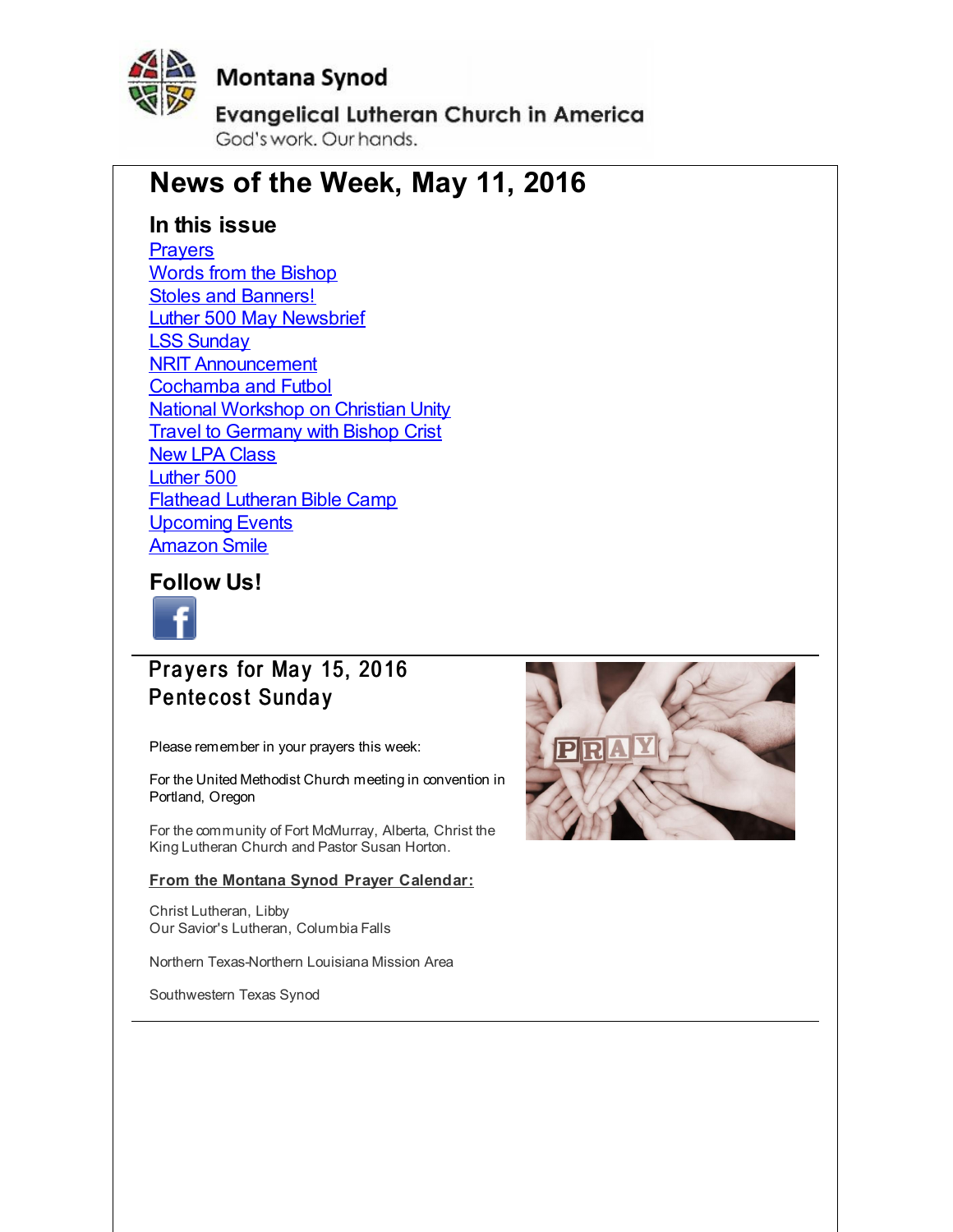# **Words From the Bishop - Deepen Faith and Witness - We are Church**

*"Now the whole group of those who believed were of one heart and soul." (Acts 4:32)*

As we move towards the Synod Assembly, I will be reflecting on the 4 emphases that Presiding Bishop Elizabeth Eaton has asked the ELCA to embrace. The first is *"We are church."* At first blush that may seem too obvious even to comment upon. But let's take a closer look. Because it is always risky to make assumptions.

Our Constitution's statement of purpose says:

*"The Church is a people created by God in Christ, empowered by the Holy Spirit, called and sent to bear witness to God's creative, redeeming, and sanctifying activity in the world."* So



when we say, *"We are church,"* that is what we are claiming. Let's look at the parts of that statement.

First, *"a people created by God in Christ."* The church is *"a people."* Not a building. Not an individual. A people. Plural. *"created by God in Christ."* We affirm that we are not self-made, we are not the product of random forces of the universe. We are a created by God in Christ. We assert this about ourselves. And we claim it for everyone. When we acknowledge that God has created us, we implicitly acknowledge that God has created everything. And God loves all that God has created. So when we describe ourselves as *"a people created by God in Christ,"* we are placing ourselves in context. Our context is the created world, beloved by God, redeemed by Christ.

Next,*"empowered by the Holy Spirit."* Our self-understanding as church is that the Holy Spirit empowers us. This coming Sunday is Pentecost, perhaps the most powerful biblical story about the Holy Spirit. We are Pentecost people, transformed by the Holy Spirit to do things we didn't know we knew how to do. We don't do these things on our own. We do them as a people. And we do them because the Holy Spirit fills us, sweeps us along, enters our lives and amazes us.

Then, *"called and sent to bear witness"* Being church is not static and it is far from passive. We are both *"called and sent."* Calling is not just for pastors, not just for church professionals. In baptism we are all called to be servants and disciples. And the calling is not just to speak to ourselves. Following Christ is contagious. So, in being *"called,"* we are *"sent."* We are sent *"to bear witness."* That means telling our story. Telling the story of God's love in Christ. Telling our own story. That's what *"called and sent to bear witness"* means.

Finally *"bear witness to God's creative, redeeming and sanctifying activity in the world."* The story that we tell is the story of what God is up to in the world. God is creating. God is redeeming. God is sanctifying. God makes something out of nothing. God transforms darkness into light, death into life. God makes the ordinary holy, and the holy ordinary.

*"The Church is a people created by God in Christ, empowered by the Holy Spirit, called and sent to bear witness to God's creative, redeeming, and sanctifying activity in the world."*

When we say "We are church," that is what we are claiming.

Thanks be to God.

Jessica Crist, Bishop

# Calling all LPA's, those considering being an LPA, and Mentors

On Saturday June 4th join us for lunch and discussion about the Montana Synod LPA program. If you are and LPA come to share your experience with the class and the ways you have served this synod. If you are considering the program this would be a great opportunity to great more information and ask questions.

We will be meeting in the Rains room at the Montana Conference Center at 11:45 on Saturday June 4th

To RSVP for the lunch please email Colter McCarty [\(cmccarty@montanasynod.org](mailto:cmccarty@montanasynod.org)) by Friday May 27th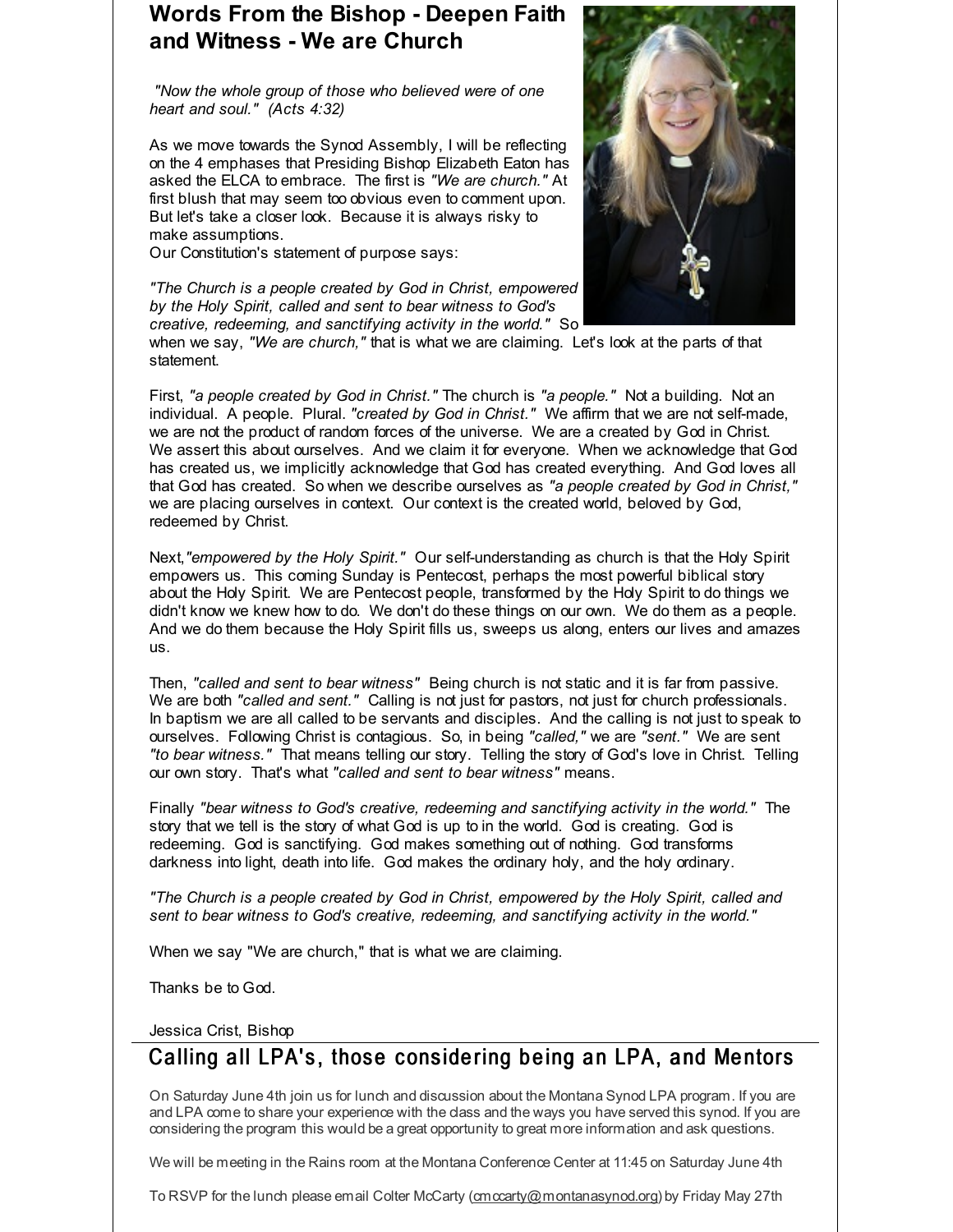The cost of the lunch is \$5.00

Questions: call our office 453-1461 or email Colter or Rev. Jason Asselstine



Dear friends in Christ,

Last year was an exciting time of growth and new beginnings for the Evangelical Lutheran Church in America (ELCA). Our first comprehensive campaign, Always Being Made New: The Campaign for the ELCA, reached \$80 million - or 40 percent - of our \$198 million, five-year goal, allowing important work to begin and the expansion of existing ministries. In the 2015 [Campaign](http://r20.rs6.net/tn.jsp?f=001VR0bYdoLL7NJWggj3T_L1fmUzlR0RMXqqjtX4VaZEW8de-FOEDRxXJ7F1PDvfW_BGG5mV7eKwrA1z3p66qKNopEIJIGVQjt92o2Rpf_CpzuuthE7V8JFFLmnFzkb8bOKQZHXGTmn8Cxs6ykPku7Wo1t7jbWW1_2e4SgnN0G5uEt93Q7gKgqwnTKpNkbB7vJsJrWLfUTf3u18WbUjs3UOIYneXbJRCSPP81ZP1MxDXuUHsKZA8iTHPkQYXTrmwkdKcQXis6IestpZamcqMfLgFvJKxYTipc4hTv_Hv6zHfIQ2_LFsWQPhK2jUmq2Mg9WtwursvkPzyVZPYAK4jndT4PMwRiCdFozQX8z7F_ETbLXr5GaAoN5dgTZybp1iQXunZHBLFsiVntNXlPLc6PBqcVAQ3N8xtAa83TeeWJNCP01mJeR8UeJTSkfaRV2teTjVkmuesEWffN7aFyNUXSXveg==&c=&ch=) Report, you will get a glimpse of what gifts, including yours, have made possible so far.

As we enter the third year of this five-year effort, I invite you to continue giving of your time and talents for this amazing initiative. I encourage you to talk with your family, friends and congregation members regarding the effectiveness of our work. Together, we are bringing new life to the church here at home and around the world. Thank you for your continued prayers and support.

In Christ,

The Rev. Ronald T. Glusenkamp Director, The Campaign for the ELCA

# FORUM ON THE PROPOSED RESOLUTION FOR THE REPUDIATION OF THE DOCTRINE OF DISCOVERY

One of the few but very important items of business to be considered by the 2016 Montana Synod Assembly is a Resolution for the Repudiation of the Doctrine of Discovery. This Resolution is recommended by the Montana Synod Council, and if adopted will be forwarded to the ELCA Churchwide Assembly, which meets in August, for action.

The "Doctrine of Discovery" is a legal principle that colonizing European nations who "discovered" the "New World" could claim the land, and that its Native American inhabitants had no property rights of their own.

To help our Assembly Voting Members learn more about the "Doctrine of Discovery" and the proposed Resolution for our Synod and the ELCA to repudiate it, **we will have a special Forum on Friday, June 3, from 1:00 - 2:30 pm**. Ms. Prairie Rose Seminole, ELCA Program Director for American Indian and Alaska Native ministries, will be with us.

**Since this 1:00 pm Forum will be just before the official start of the Assembly, we encourage voting members and visitors tojoin us! We hope tosee you there!**



#### From Jim:

A World Council of Churches delegation led by the Moderator, Dr. Agnes Aboum, and the General Secretary, Rev. Dr. Olave Fykse Tveit, has just completed a two week long Racial Justice Pilgrimage to the United States. The NCC assisted in the organizing of the pilgrimage and accompanied the WCC on their journey through Washington, DC, Charleston, SC, Ferguson, MO, and Chicago, IL.

Delegation members were deeply troubled by the pervasiveness and depth of racism in our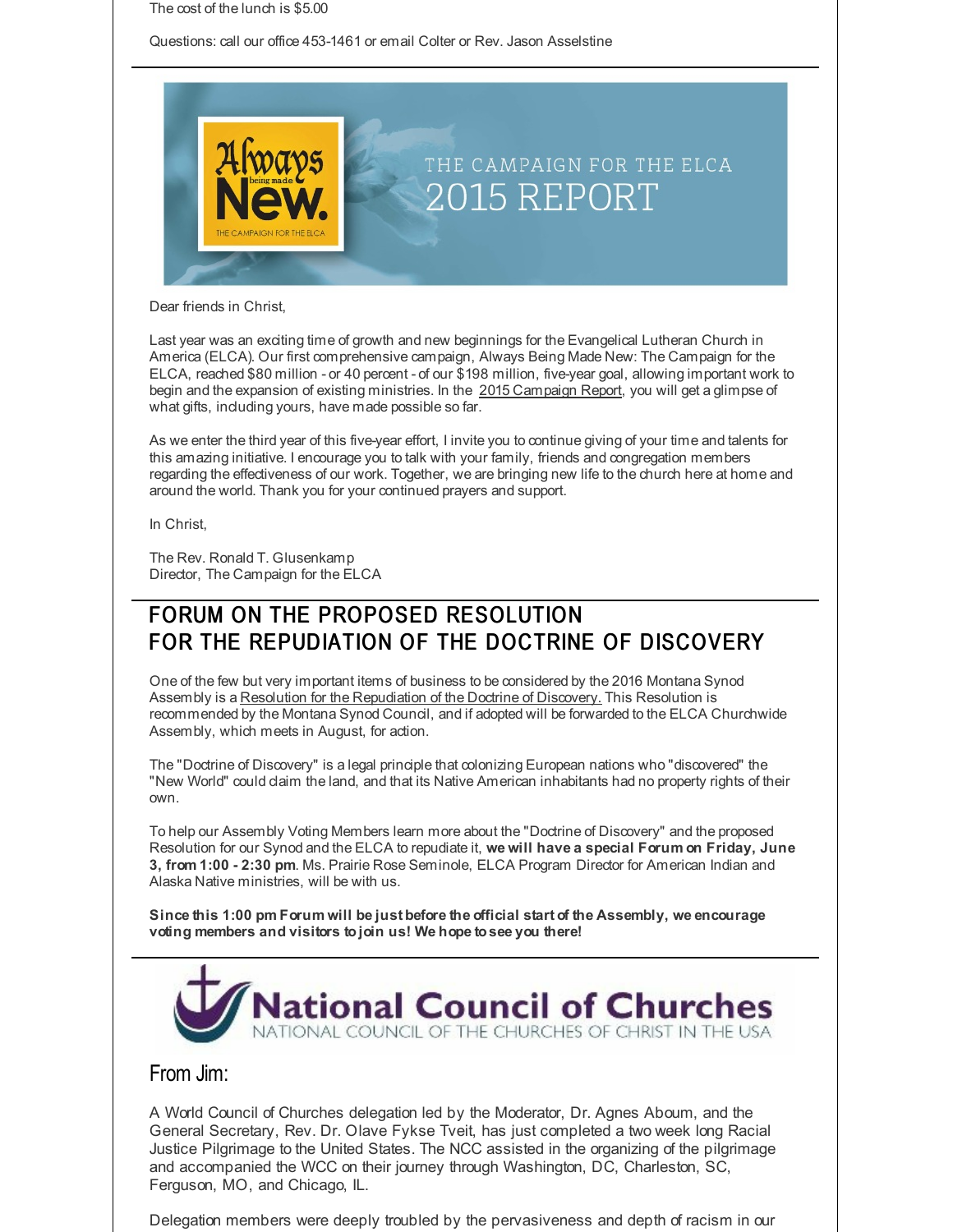nation and the present climate of hostility to immigrants, Islamophobia, and racially charged rhetoric in the presidential campaign. I have little doubt their final report will be difficult for many Americans to read, but it is essential, at times, for Christian sisters and brothers from other parts of the world to hold a mirror to us. That is part of what it means to be connected through faith to believers throughout God's Creation.

#### Read [More...](http://r20.rs6.net/tn.jsp?f=001VR0bYdoLL7NJWggj3T_L1fmUzlR0RMXqqjtX4VaZEW8de-FOEDRxXJ7F1PDvfW_BmW8ysIuvQultci4Ns64cA47z3wDGGawR35BhrnvNKzRqb32wn6g9RbaHb_A2YrcF_l65DYtmMb6-2ERBSMyJlY0T_4Wasv0ZtNwPma1h6ULDdROEJCQtoFzMqwhsCHAS0DL98Z473FoKgQb7m1aoL3DxqMjLDjry1S2gMs4bCDBvs7JriKxw2-7nxGbqp9424yMqCyCBQGonu0wlaNcpqFDUdYtaGQDww_gg_CXnxlOcS34MWi5OF_QTKjfFhBkYpL48WEognhE=&c=&ch=)

# Stoles and Banners!

Are you bringing a Reformation-themed stole and/or banner to the Synod Assembly in June? If so, we would like to have some information about your artwork to display on a card alongside your banner and/or stole. [Please](http://r20.rs6.net/tn.jsp?f=001VR0bYdoLL7NJWggj3T_L1fmUzlR0RMXqqjtX4VaZEW8de-FOEDRxXKlT7JLhhnMO7gjSYomC657FacxRhOB5APvEO5WSswQqnVl1_v56wm2H0rCV9DEU2QUibfOuewmwolkU0lm6g2V73u2srLENuRPcNNBZ_CILWETFyidZH0BcTnHGagchqvev7eU1wxcZMpB9-E9DzG8-6rkTWyXf6FNfG4VJeFZVWNr8L_ytpydeYR-TC2cOk3ejE1HPo-V87T8C775XB_iNLTvW1OD-goFg_3PkJO9L&c=&ch=) fill out this form and email it to tonya.eza@gmail.com. We're looking forward to seeing the creativity of the people in the Montana Synod!



# The First Kogudus Retreat at Rocky Boy

A "Lament & Laughter" retreat was held on the Rocky Boy's Reservation hosted by Our Saviour's Lutheran Church and the Bear Paw Cluster April 14-16, 2016. Seven pastors and 11 laity took part in this event that focused on St. Paul's admonition to "Rejoice with those who rejoice, weep with those who weep" (Romans 12:15). Lamenting our losses with fellow Christians enables us to be supportive, draws us closer, and lightens our pain. Sharing our joys with sisters and brothers in Christ enhances the joy and deepens our fellowship. Actively listening to one another is a vital ministry in our life together as followers of Jesus Christ. We practiced that at this retreat and, consequently, experienced a special closeness as members of our Lord's family.

We also enjoyed listening to two elders representing the Chippewa Cree and Gros Ventre tribes. One gave us the historical background of the Rocky Boy reservation and some of the issues facing Indian country. The other introduced three dancers and the Blue Coats drum group who gave us a mini pow-wow. We were delighted to have such a warm welcome and opportunity to learn more about our Native friends.

This was the first time a Kogudus retreat was held at a Native American congregation. Hopefully there will be more to come! Kogudus is an Estonian word which means "Christian fellowship". This retreat ministry was born in Montana and became part of the Rocky Mountain District (now the Montana Synod) in 1974. Since then many retreats have been held throughout the U.S. and in numerous foreign countries.

# The Luther 56

# **Three Reformation Cities**

Tom Lee and I have known each other since 1965 when we were both interns in southern California. We both went on to do graduate work after receiving our M.Div. degrees (then known as B.D.)

Tom is a scholar. I am a tactile learner. Mostly I learn by traveling. I have spent time in all of the "Three Reformation Cities" which Tom mentions. I have visited the Castle Church in Wittenberg. The original wooden doors were destroyed by fire and replaced by bronze which nails don't penetrate. I have visited Calvin's church in Geneva, a huge cathedral-like structure, austere gray stone and stripped of most of the Pre-Reformation Roman Catholic decoration. I found his grave in an out-of-the-way cemetery. At least I think it was his. It had a modest marble stone marked simply "JC."

But Constantinople??? A Reformation city? I've visited the absolutely awe-inspiriting Hagia Sophia, built 532-537, the largest church in Christendom for 1,000 years; transformed into a mosque when the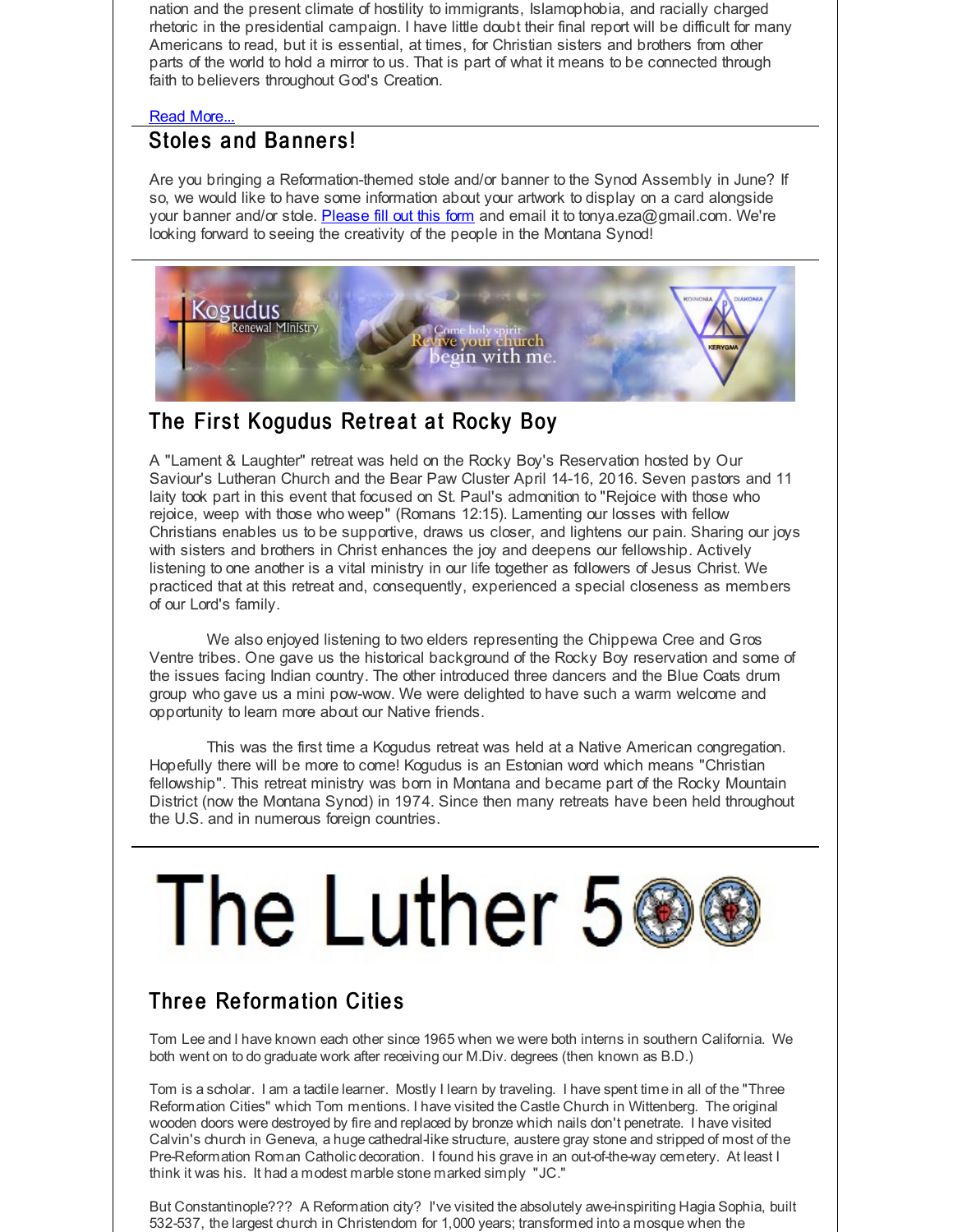Ottoman Empire took over and renamed the city Istanbul. Ataturk, father of modern Turkey changed it to a museum after World War I to keep the Muslims and Orthodox Christians from fighting over it, saving it from possible destruction.

But-a Reformation city? Tom's Newsbrief opened a whole new perspective for me, indicating some of the connections between the Orthodox Church(es) and some in the Reformation tradition, both now and also back then. Thank God for scholars in our midst, like Tom Lee. Read, and prepare to have your horizons [expanded.](http://r20.rs6.net/tn.jsp?f=001VR0bYdoLL7NJWggj3T_L1fmUzlR0RMXqqjtX4VaZEW8de-FOEDRxXAKfNjQU04iyeEgsAGodtV0bqa1HXu5BbcT-Iq2J3bx9E9PWoy32AUu_MMTtGtiK6-aChQHj1FfRQwdQLl4EkTZ0ezWH9l_SmVFm2Fmn6Ok_LK8Is-C55zTEQ7MwF04ZgYnCUrEfJO-eyVa9I-LCgy0=&c=&ch=)

Paul K. Hanson

# LSS Sunday

In May we ask congregations of the Montana Synod to remember Lutheran Social Services. You could choose a Sunday to do a special offering, include LSS in your prayers, have an adult forum on the work of LSS. Watch for resources.



#### From the NRIT Advisory Committee

NRIT is entering the world of digital education. Our first digital offerings are now available on our website. When you purchase the classes, you will have access to them throughout 2016 so can offer the class as a multi-session adult study or watch on your personal computer at your convenience.

#### **DIGITAL EDUCATION**



#### **Learning Our Place: Wilderness and Wonder from a Biblical Perspective**

With Dr. Kathryn Schifferdecker, professor of Old Testament at Luther SeminaryThis course explores the book of Job and several biblical texts for insights about God, creation and humanity. What kind of world is this? What is our place in this world? How does the Bible speak of wilderness and wild creatures? What about "acts of God?"Cost of 12 months of access to the class is \$40

#### **Syria in the Bible and in the Early Church: A Heritage at Risk**

With Dr. Thomas Lee who served for many years as Lutheran campus pastor at the University of Montana, Missoula, where he also-as a faculty affiliate-taught biblical Hebrew and Aramaic in UM's Religious Studies Department. During the 1980s and into the 1990s he served on the staff of two archaeological projects in the Kingdom of Jordan and one in the Republic of Syria.

In recent months we've become aware as well of the tragic loss of Syria's rich cultural heritage at the hands of ISIS and by those who profit from the looting and sale of antiquities. This loss of antiquities and the humanitarian tragedy are not unrelated. As Dr. Amr al-Azm, a former official in the Syrian Ministry of Antiquities who now teaches Middle Eastern History and Archaeology at Shawnee State University in Ohio, reminds us: "A people without a history is a lost people . . .

and history without people is meaningless." Not only the Syrians, but we too are deeply invested in Syria's history as evidenced by the bible and in the history of the early church. The loss of Syria's

cultural heritage,then, is not only a tragedy for the Syrian people, but a tragedy for us as well.

In this NRIT presentation by Tom Lee, we will explore the importance of ancient Syria for the bible and the church and will attempt to convey some sense of the threat posed by the Syrian civil war to our common cultural heritage.

The Cost of the class is \$25. After the percentage taken out by the online registration company, the remaining amount of each registration fee will be sent to the American Schools of Oriental Research for their "Syrian Heritage Initiative." ASOR's "Syrian Heritage Initiative" is committed to assist in whatever ways possible the preservation of antiquities under threat by the Syrian civil war.

To purchase these classes, go to [www.nrit.org](http://r20.rs6.net/tn.jsp?f=001VR0bYdoLL7NJWggj3T_L1fmUzlR0RMXqqjtX4VaZEW8de-FOEDRxXOj_S8nccOUmFwJoJQ5MhNnZWZal7ZU8I335WHt7AOx7VWLbrUv_6o7q2REZnmoudQ1cDf0u-jEc82UCMjc4Zd31tuqSOQCmoBS_ZLA7nqAD&c=&ch=). Click on the NRIT logo on the upper left side of the page. This will bring you to the NRIT home page. Under the logo, to the right side, click on NRIT Digital Education Store. Then click on the class you would like to access. You will need to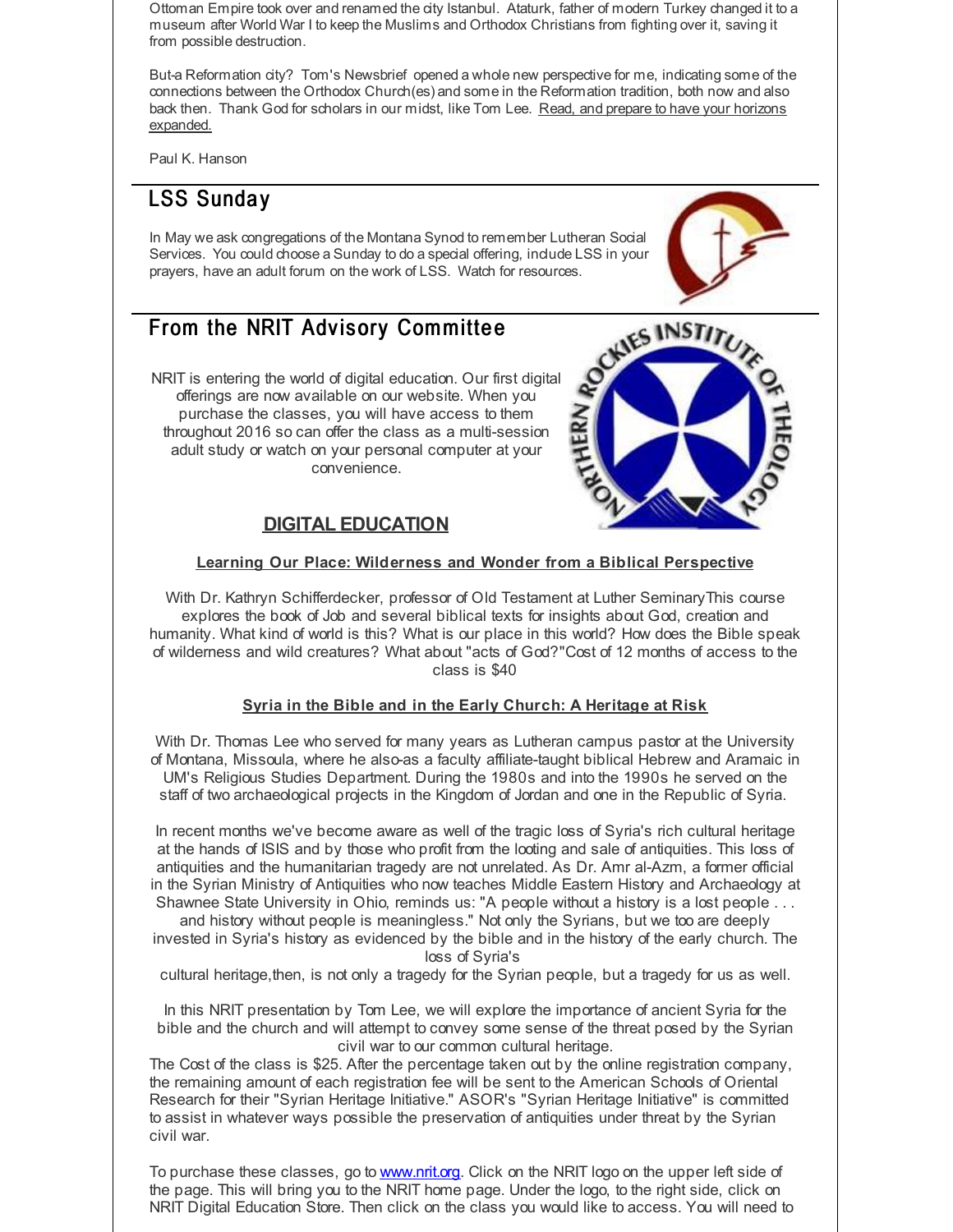pay online with a credit or debit card.After you have placed your order, you will be sent an email with all of the access information.Look for more offerings to come!

#### **FROM THE NRIT ADVISORY COMMITTEE**

Chance to win a certificate good for one free NRIT class! We are looking for quotes describing the impact of NRIT on the synod and the importance of continuing education to your ministry.Please send a brief statement to Jenny Kunka at j.kunka@nrit.org. It can be about a specific class, about the benefit of having an organization like NRIT in our synod or about continuing education in general.Jenny will take the names off the statements and send them on the NRIT Advisory Committee who will chose one entry to receive the gift of free registration to a class.

# **Christikon Clips** June, 2016

It's not too late to register for camp this summer! Space remains in most youth sessions and in those for families and adults. You can register online at [www.christikon.org](http://r20.rs6.net/tn.jsp?f=001VR0bYdoLL7NJWggj3T_L1fmUzlR0RMXqqjtX4VaZEW8de-FOEDRxXHhKV286TrhVUPy-CHn7TrvxS3dIXrdvUXw9N2WsCpwgE6sCyX-385mI4wV6HmhV51TDzNEDcOFd9RlMyBZ7jz6iARLOaQZlOtPdx7UlwbgBnOfHflqqbqA=&c=&ch=) or use the forms distributed with the youth and family/adult brochures in your congregation. Or call us at the camp office for further information.

Christikon Director Installation: **Pastor Mark Donald will be installed as the Christikon's director at the MT Synod Theological Conference on June 3rd at the evening service at the Radisson Hotel. Join us for worship!**



Christikon covers the full costs for each at-risk kid participating in Sojourners Camp. (We expect to have 24 this summer) We invite individuals, congregations and their auxiliaries to consider special giving for camp scholarships this summer.

Special guest speakers become part of the Christikon life this summer during sessions for adults and families. During Mountain Weekend 1 (July 8-10) we feature **James Darchuk**, Senior Pastor of King of Glory Billings. During the Continuing Education Retreat (August 1-4), we are joined by Lois Malcolm, professor of systematictheology at Luther Seminary and Tim Westermeyer, Senior Pastor of St. Philip the Deacon Lutheran Church in Plymouth, Minnesota. Come spend a few days of relaxation, learning, and faith growth with us. Mountain Weekend 2 (August 5-7), topic to be announced. Register now!

Check out our Spring Trailblazer on our website. Use the link below: Newsletter link: [http://christikon.org/wp-content/uploads/2016/05/Spring-2016-Trailblazer.pdf](http://r20.rs6.net/tn.jsp?f=001VR0bYdoLL7NJWggj3T_L1fmUzlR0RMXqqjtX4VaZEW8de-FOEDRxXJ7F1PDvfW_BWAVF1IjYsRJzOZWzrAYC9ccmwXe0bt_S-yOOk4i4I8zYqQ7Wh54AMvrgk2C0rVV7XIUeS11GYqWYZ5IXKxge3WT2vCmU086Sz78Gcpaixjp5Wk1dtO5Z0gMbgl13x250pGuzfj-fxB3Hny0oVMqQv7-9yqu3c-TWktsYphiJJjkPMNPPfIoTQEpHYXRd-nKz&c=&ch=)

Remember to pray for your congregation's ministry through Christikon this summer, for the summer staff, and for all who join in the Christikon life.

It is the mission of Christikon to awaken and nurture faith in Christ- exploring God's creation and the adventure of life together.

> CHRISTIKON ● 1108 24th Street West ● Billings, MT 59102 406 656-1969 ● secretary@christikon.org ● www.christikon.org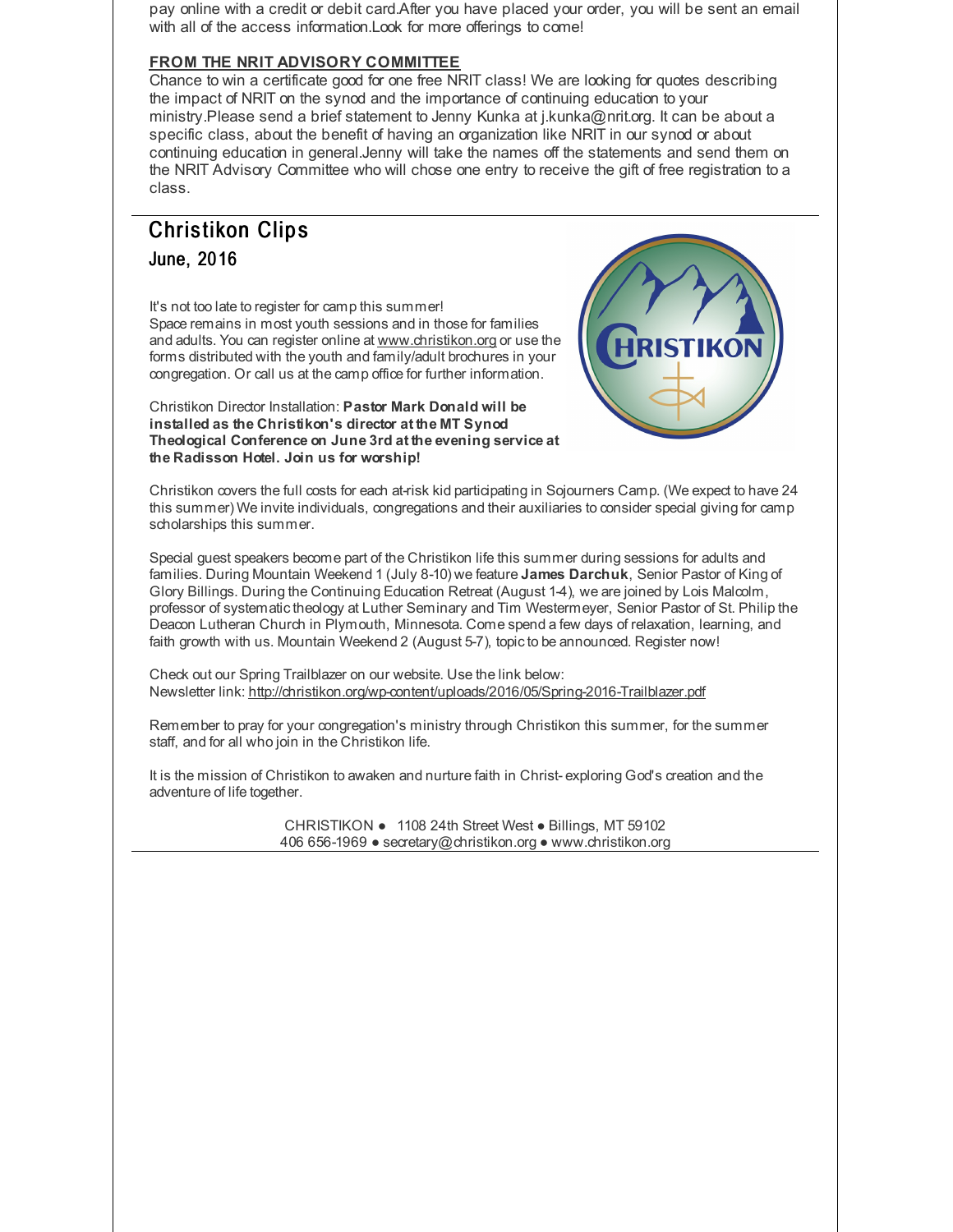

# Previous news and

# Cochamba and **Futbol** -Pastor Stacey **Siebrasse**

Visiting Cochabamba was one of the highlights on our trip to Bolivia. At least it was for me. The city parks and walkways are straight out of a storybook: lovers walk hand-in-hand, bushes are manicured to look like gumdrops, lights illuminate gushing water fountains, and flowers at the foot of leafy trees offer the kind of aromatic shade that entices



readers to finish just one more chapter before going back to work. We saw a lot of cityscapes like these as we clicked along in our bus that took us from our inner-city hotel to the neighborhood of Taquiña. The closer we got to our destination, however, the less frequent these parks became.

#### Read More...

#### MAC on the Move!

From the beginning the Church has been a living organism communicating the Gospel through relationships. Jesus said, "For where two or three are gathered in my name, I am there among them" (Matthew 18:20), and Paul called this living embodiment, the Body of Christ (Romans 12:4-6). As Christians, simultaneously rooted in a particular faith community and a part of God's movement in history, our participation in Christ is multi-layered and multi-faceted.

To read more and subscribe to the MAC newsletter **click [here!](http://r20.rs6.net/tn.jsp?f=001VR0bYdoLL7NJWggj3T_L1fmUzlR0RMXqqjtX4VaZEW8de-FOEDRxXJNIsUcYFliJD0OcI2H65NvTd10QfV8TxZeJ2k-CZl8T7GGUBraei04W0NYpdjqlDM2XoriwamisdQgJ8_HOsWdyz7WCaCcBWMgY1VpnhJyl5eafirOMsresf-bkiychDg==&c=&ch=)**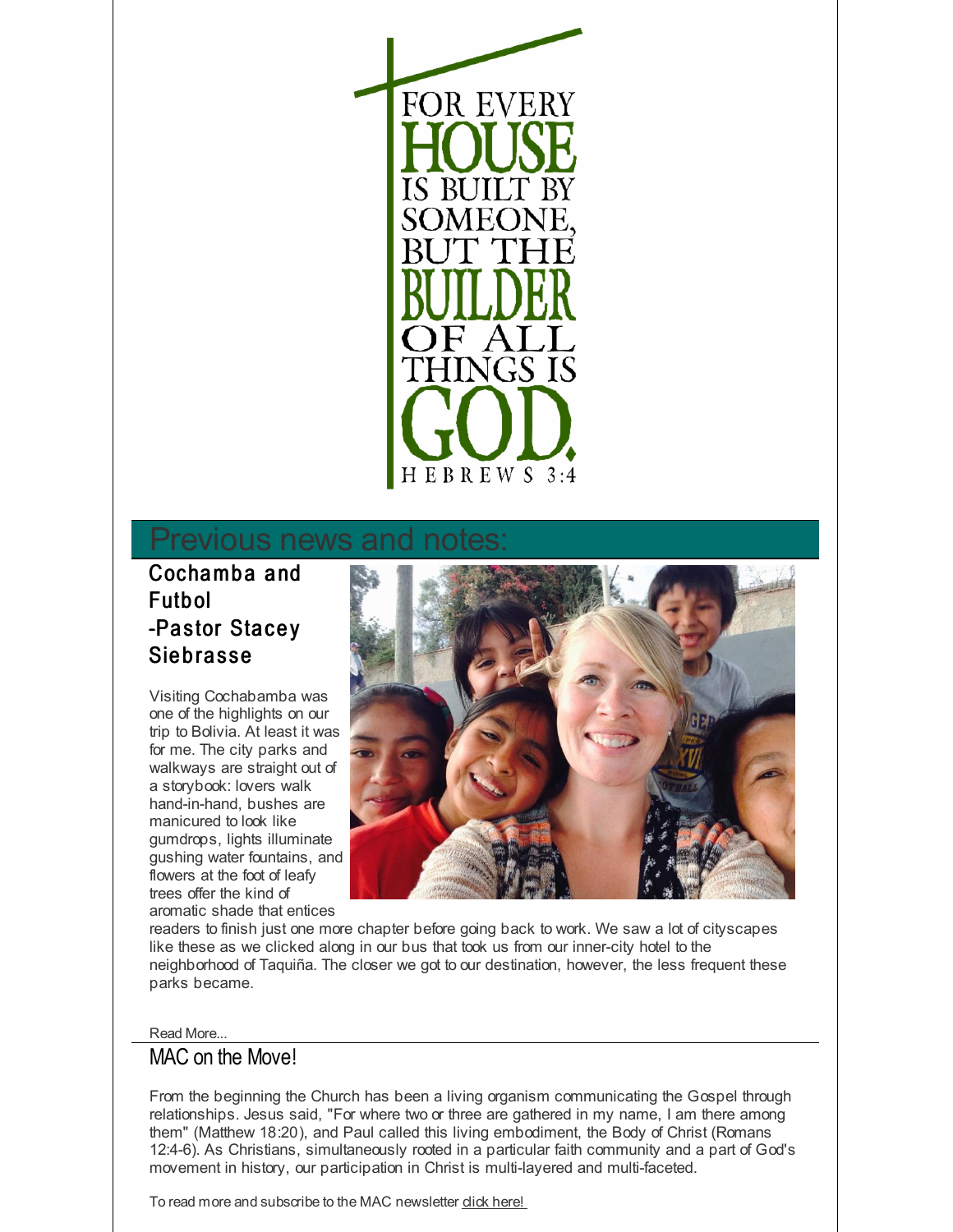



# National Workshop on **Christian Unity**

The Rev. Amanda Liggett and the Rev. Valerie Webster, Ecumenical & Interreligious Officers of the ELCA Synod and Episcopal Diocese of Montana, respectively, are having a rich and inspiring experience at the National Workshop on Christian Unity in Louisville, Kentucky. We look forward to sharing about our experiences when we return. Valerie

# **Lutheran Seminary Award to St. John's "Community of the Cross"**

The Reverend Dr. James Nieman, President of the Lutheran School of Theology at Chicago, recently announced that St. John's Lutheran Ministries has been selected as 2016 recipient of a prestigious award. Within a February 19th letter addressed to St. John's President and Chief Executive Officer, Kent Burgess, President Nieman wrote:

"It is my pleasure to inform you that the faculty of the Lutheran School of Theology at Chicago (LSTC) has voted to honor St. John's Lutheran Ministries with the Community of the Cross award . . . presented to a community, institution, congregation, or any collectively functioning Christian group whose activities manifest the invitation of our Lord to take up the cross and follow him, and whose services is directed to the world around it, both Christian and non-Christian, and whose satisfaction and honor clearly derive from the gospel."

President Nieman stated of this award, "It is the highest group honor our faculty can bestow, reflecting the respect and esteem with which they regard the recipient." In telling why LSTC faculty voted to confer this award to St. John's, he observed these reasons:

\* Since its founding in 1963 by twenty-three Lutheran congregations of Montana, the work of St. John's now spans the entire state of Montana and offers a wide array of services to people without regard to religious preference, race, gender, age, diagnosis, or disability.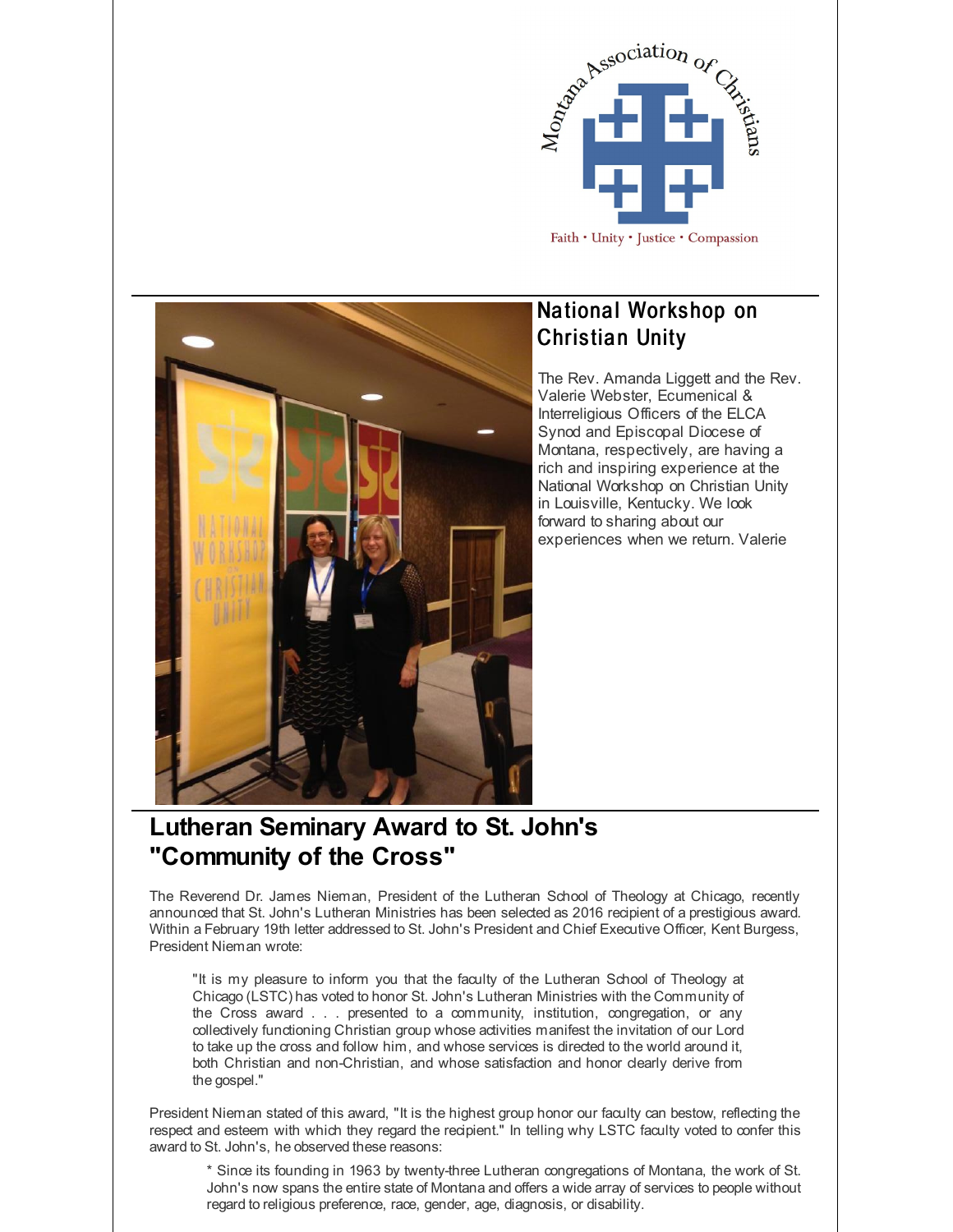\* Through its multiple campuses across the state, St. John's provides a full continuum of senior living care, and through its facilities in Billings, it shows a model of intergenerational engagement that includes both children and senior adults.

\* St. John's has managed Lutheran Social Services of Montana, which has provided mental health counseling services, adoptive services, disaster response work, and Lutheran Immigration and Refugee services.

\* St. John's became the second organization within the United States to develop Green House Cottages, a model for long-term care designed to provide a home environment.

\* Since 2003, St. John's in collaboration with local ELCA congregations, served as a learning context for a dozen seminary interns, half of whom were from LSTC.

\* St. John's has been an active ecumenical partner as well as supportive of and welcoming to people from all faith traditions, including those who identity as non-religious.

\* In these and many other ways, St. John's stands as a model of bearing the cross in daily life through being an exemplary social service ministry. All of this embodies LSTC's own commitment to prepare leaders for a public church.

President Nieman concluded, "Please accept my sincere congratulations on the selection of St. John's Lutheran Ministries for this year's Community of the Cross award."

Within reply, Kent Burgess wrote, "The honor of receiving the Community of the Cross award is deeply appreciated by the St. John's community. Our sincere thanks to LSTC and the faculty for this award and for the recognition and encouragement it gives to our ministry across Montana and Northern Wyoming."

On Sunday, May 15, 2016, Kent will receive this award on behalf of St. John's during commencement exercises at LSTC.

Mara Flynn Graphic Designer St. John's Foundation 406-655-5716

#### Travel to Germany with Bishop Crist!

[Click](http://r20.rs6.net/tn.jsp?f=001VR0bYdoLL7NJWggj3T_L1fmUzlR0RMXqqjtX4VaZEW8de-FOEDRxXN_d9D8HCPyWd8u8M7668GVH1rx-2E6W4RUsNwa4j2_gAuK-aVA5w7wGxb8Tzjqy2_8DVVms6-0hSi3KH3bPZq9l_oahYEvEXewBgOFwWo8-itaNI4VJUMAqWIuZTXuFptpJY2wOOiiTFVOnaY4n3PGYa0MyXWgb0CSpYWyQhl6L018fbrpaTWXNorSBWp3lba3FzxnVeGIg8wKBVju5LHXL7VhYf5ahvM7mwyHoQKeP&c=&ch=) Here for information about a Montana Synod trip to Germany to visit Reformation sites in May of 2017. Join Bishop Crist and others from around the Synod on this trip to Wittenberg.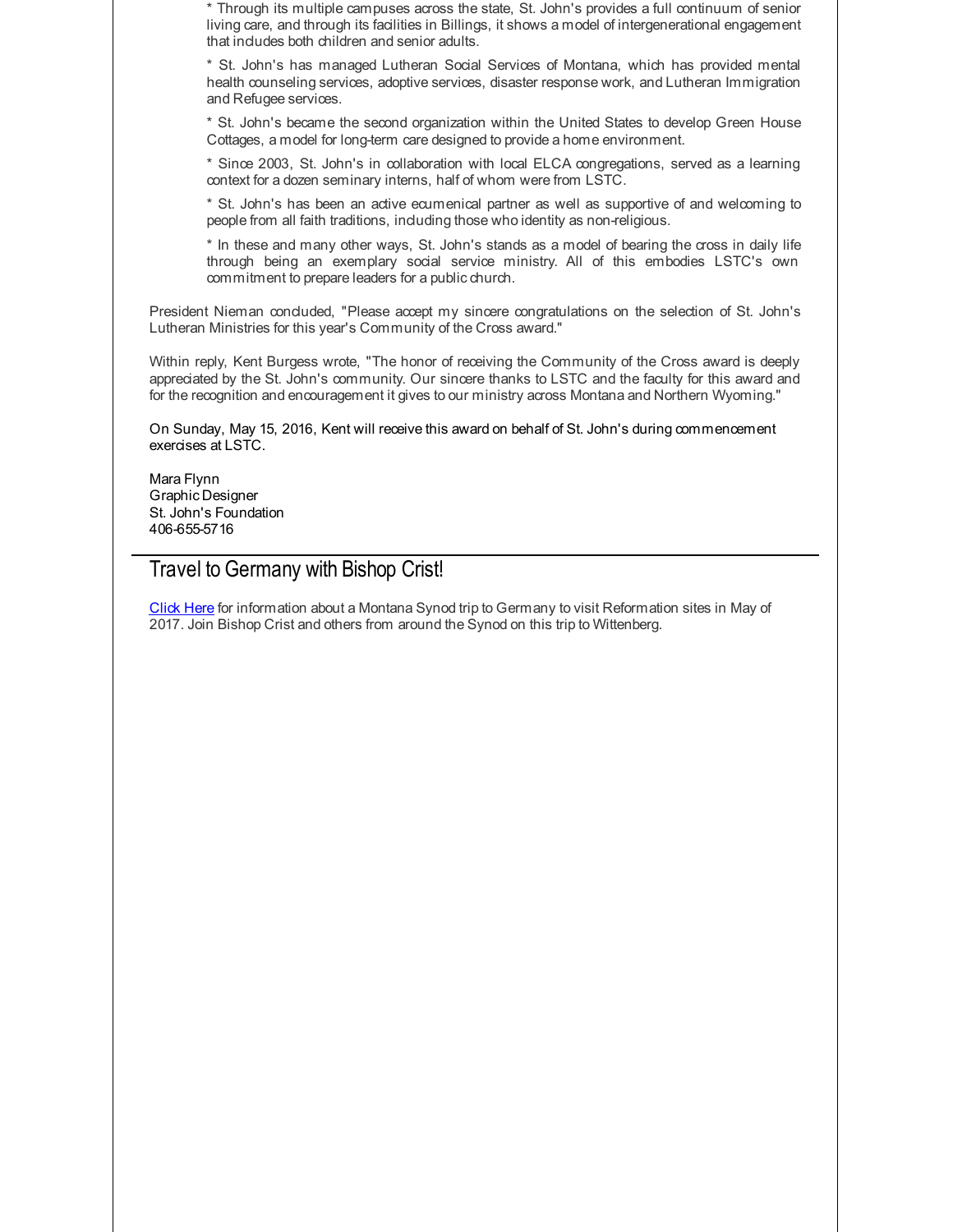

**Montana Synod** 

**Evangelical Lutheran Church in America** God's work. Our hands.

# The <u>500th Anniversary</u> of

Martin Luther's 95 Theses (1517-2017)

# May 9-18, 2017

# **Travel to Germany With Bishop Crist**

The Montana Synod is offering a chance to tour Germany to celebrate the 500th Anniversary of Martin Luther's Nailing of the 95 Theses to the doors of the All Saints Church in Wittenberg.

#### Pilgrimage to Germany, Palestine, and Israel

Pastor Paul Rowold of Polson will be leading a Pilgrimage to Germany, Palestine, and Israel from October 4-18. He has led numerous groups in the past, and emphasizes renewal of body and spirit, with significant contact with the Christian peoples in each country. Included in this trip are guided visits to the major Reformation sites (including Erfurt, Mansfield, Eisleben, Wittenberg, and Eisenach, with the Wartburg Castle) and the significant sites in the Holy Land. Visits to the homes of Christian families and worship in Bethlehem and Eisenach will highlight this Pilgrimage.

The 15 day experience departs from New York JFK and includes breakfasts and dinners at 4 star hotels each day. Cost is \$3225 per person (based on double occupancy). For detailed itinerary, contact Pastor Rowold at 406 883 5864 or paul.rowold@gmail.com

# New LPA Class - Fall 2016

#### **2016-2018 Lay Pastoral Associate Class Nominations**

Now is the time to consider lifting up individuals with the gifts and skills for the Montana Synod Lay Pastoral Associate program (LPA). The next class will begin in October 2016, but now is the time to be educating those in the congregation about the LPA program, and seeking their commitment.

The congregational meeting is a good opportunity to nominate and support those in your congregation who have the desire and skills to serve as an LPA in the Montana Synod. At this annual meeting the congregation can pray for and, with the guidance of the pastor, recommend individuals to the Bishop for approval.

For more information, go to the [Montana](http://r20.rs6.net/tn.jsp?f=001VR0bYdoLL7NJWggj3T_L1fmUzlR0RMXqqjtX4VaZEW8de-FOEDRxXF_DTOU1nmq69w6I5auhewUkF-za685Tos2NoDk63E-m9qE9K9xfempNEt9L9D8oXcx_fBUKEuFmx9Usf9F0D5B3a_nd-8upIcG8u_abAWXt9_Mwn8_VjV54gFitLsG-vw==&c=&ch=) Synod website or call Pr. Jason Asselstine, Associate to the Bishop.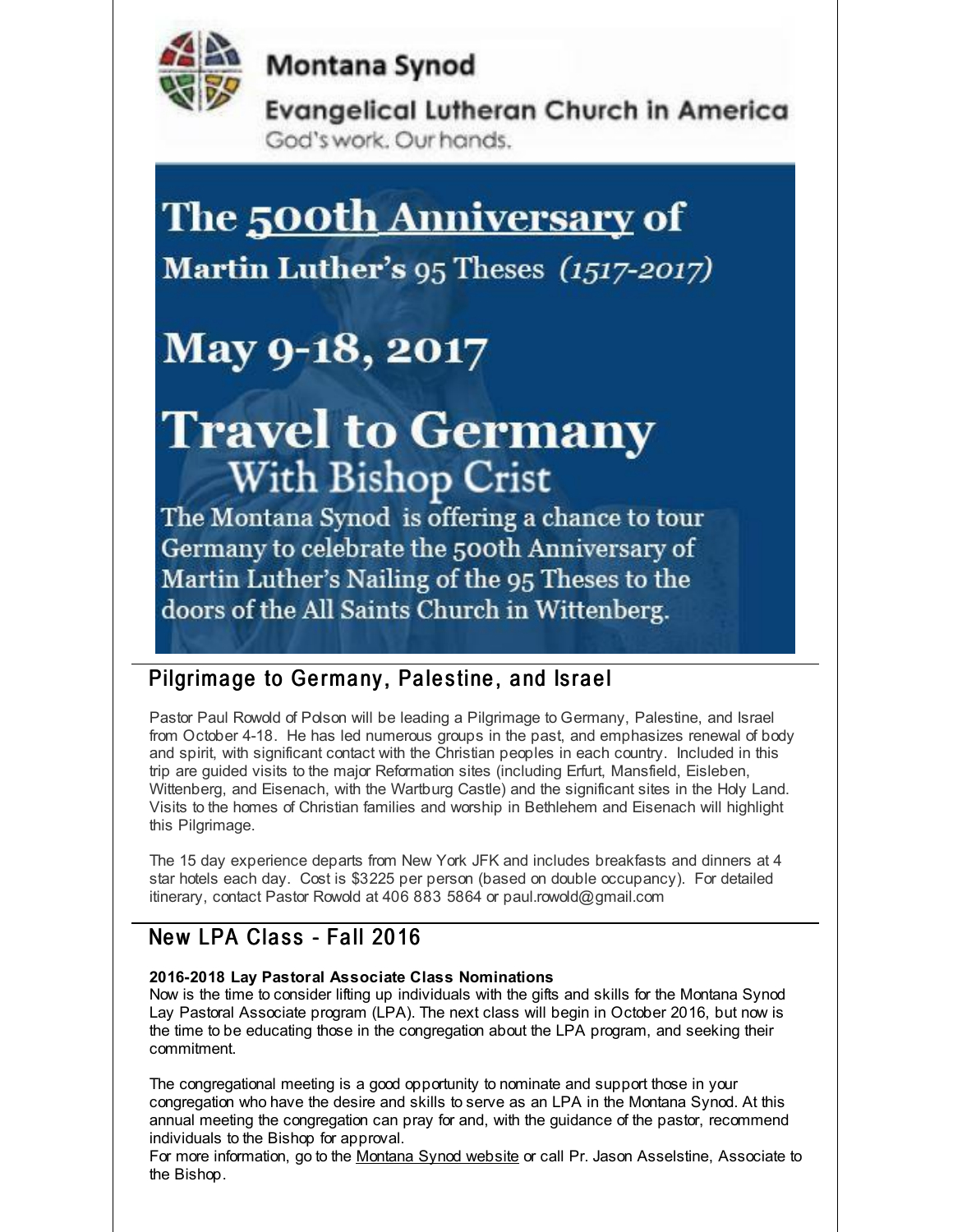# **Interested in becoming an LPA?**

1. Talk to your church pastor. Talk about what it means to fill in for him or her and the traits it takes to provide pastoral leadership (albeit, temporary).

2. If your church does not have a pastor, feel free to contact our office. We'll put you in touch with someone who can shed some light on the role of an LPA.

**3. Have your church pastor contact Bishop Crist or Rev. Jason Asselstine, Assoc. to the Bishop via email or phone call. This contact and conversation will be your pastor's recommendation for your participation in the MT Synod LPA program.**

After approval from the Bishop (to enter the program), please ensure you have the following items to our Synod office at least 3 weeks prior to the class start date (our staff admin person will send you the paperwork to begin the process):

- 1. Completed biographical, information sheet.
- 2. Initiation of a required [background](http://r20.rs6.net/tn.jsp?f=001VR0bYdoLL7NJWggj3T_L1fmUzlR0RMXqqjtX4VaZEW8de-FOEDRxXCLyvHEt9WLa-yk-lmyf6h3am-XJcGteRpUieONYj7x34ahebqD9aOtIvR6rk9ObOtDpn9GoIi_knUG10SfQFfyKnwBsqsucBW1kvtKhhwgTsPC1VklIjwczBiDeJVR3BmBGuNeAtsaaj9CchOtAm2J2OdOcLP180A==&c=&ch=) check

3. First year's payment of \$200 via check made out to "MT Synod" with "LPA training program" in the check's memo section. This can also be brought with you to the 1st group retreat.

Still have questions? Call our Synod office at 406-453-1461



**NRIT News:**

*The following events require pre-registration:*

**NRIT is entering the world of digital education. Our first digital offering is now available on our website. When you purchase the class, you will have access to it throughout 2016 so can offer the class as a multi-session adult study or watch it on your personal computer at your convenience.**

#### **DIGITAL EDUCATION**

**Learning Our Place: Wilderness and Wonder from a Biblical Perspective** With Dr. Kathryn Schifferdecker This course explores the book of Job and several biblical texts for insights about God, creation and humanity. What kind of world is this? What is our place in this world? How does the Bible speak of wilderness and wild creatures? What about "acts of God?"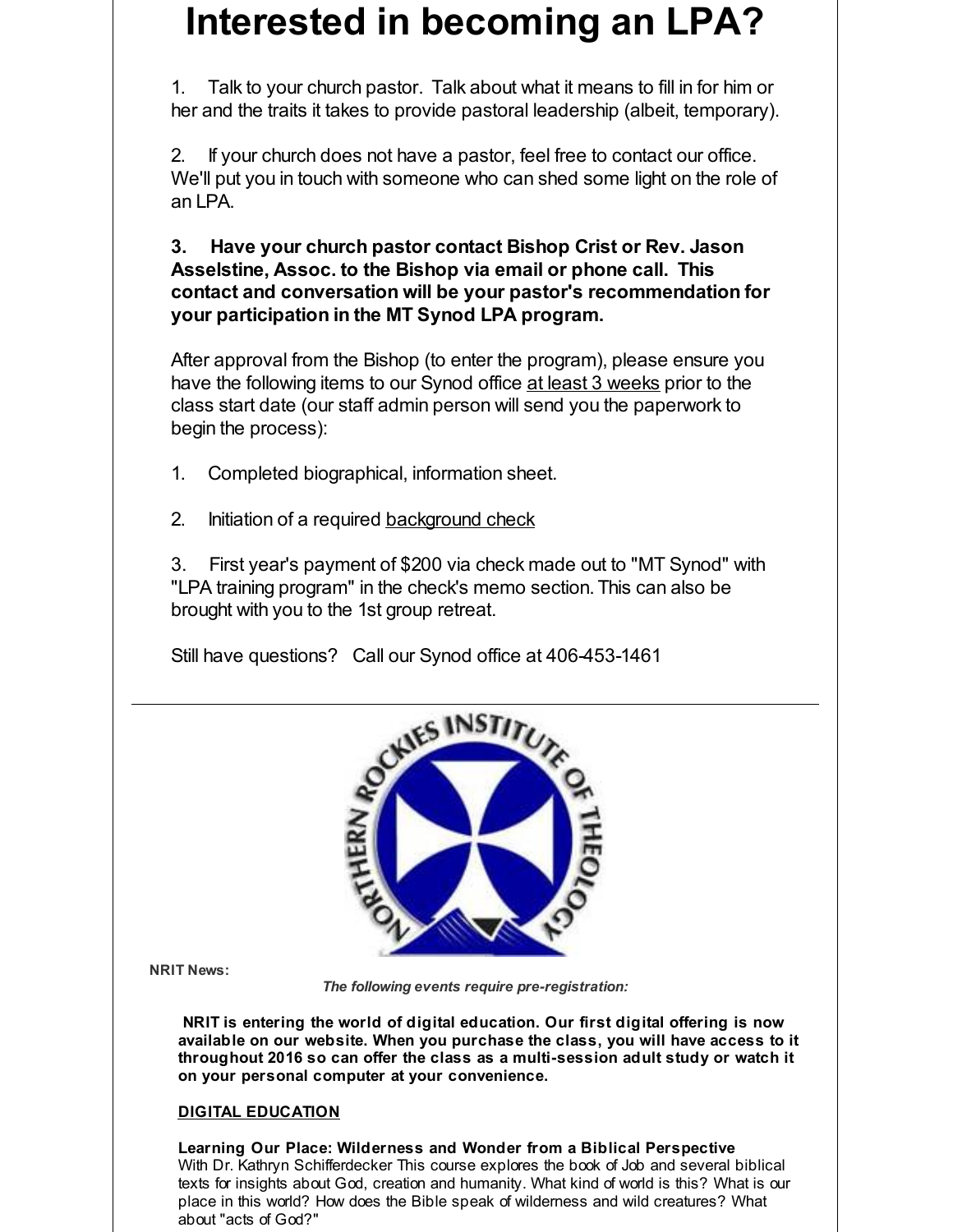To purchase the class, go the NRIT website. Under the logo, to the right side, click on NRIT Digital Education Store. Then click on "Learning Our Place..." You will need to pay online with a credit or debit card. After you have placed your order, you will be sent an email with all of the access information. Look for more offerings to come!

#### **COMING WORKSHOPS:**

**Spiritual But Not Religious: What Can We Learn From Them? How Can We Welcome Them?** Dr. Melinda Quivik

Friday, April 29th - St. John's Lutheran in Helena 9:30am - 3:30pm (5 credits) \$75 clergy/\$50 New to Ministry, retired, LPA/\$20 for nonrostered no CEUs

**Leading Worship Matters: Shaping Faith** Dr. Melinda Quivik

Thursday, April 27th - New Hope in Great Falls 9:30am - 3:30 pm

(5 credits) \$75 clergy/\$50 New to Ministry, retired, LPA/\$20 for nonrostered no CEUs

To sign up, www.nrit.org and click on the NRIT logo near the upper right side of the Montana Synod page to see our offerings.

#### **SCHOLARSHIPS**

We know that some churches are not able to provide the recommended amount of continuing education assistance and what is offered doesn't always go far enough. At the same time, we strongly believe in the importance of continuing education for our synod and we support the ELCA expectation of 50 hours of continuing education credits a year.

- Scholarships are now available to cover half the cost of NRIT events.
- Apply online or by leaving a message for Jenny at 406-453-1461.

\*NRIT is grateful for financial gifts in support of this scholarship fund. Designate by writing "Jessica Crist Scholarship Fund" in the memo line.



**The Reformation 500 Task Force is looking for people to serve with our group. The only requirement is an interest in Reformation history and how the church is continually reforming. Many of our meetings are held via Google Hangouts so that very little lengthy travel is necessary, also helping to fulfill the first benchmark of the Montana Synod, "Meet the future boldly." If you would like to join our fun group, please contact Rev. Tonya Eza.**

In conjunction with the Montana Synod's third strategic benchmark, "Deepen faith and witness," the 2016 Synod Assembly and Theological Conference theme will be the 500th Anniversary of the Reformation. Yes, it's a year early, but this is part of how we meet the future boldly, so that when 2017 comes along, we will all be prepared! In conjunction with the Synod Assembly, the Reformation 500 Task Force is sponsoring a Reformation stole and banner contest. We invite the member congregations of the Montana Synod to bring original stoles and/or banners with them to the Synod Assembly in June. Following are the rules that we ask you to follow:

If you are making a stole:

• Stoles must be able to be worn while presiding over worship, and should be able to withstand 10 worship services (feel free to experiment with materials!).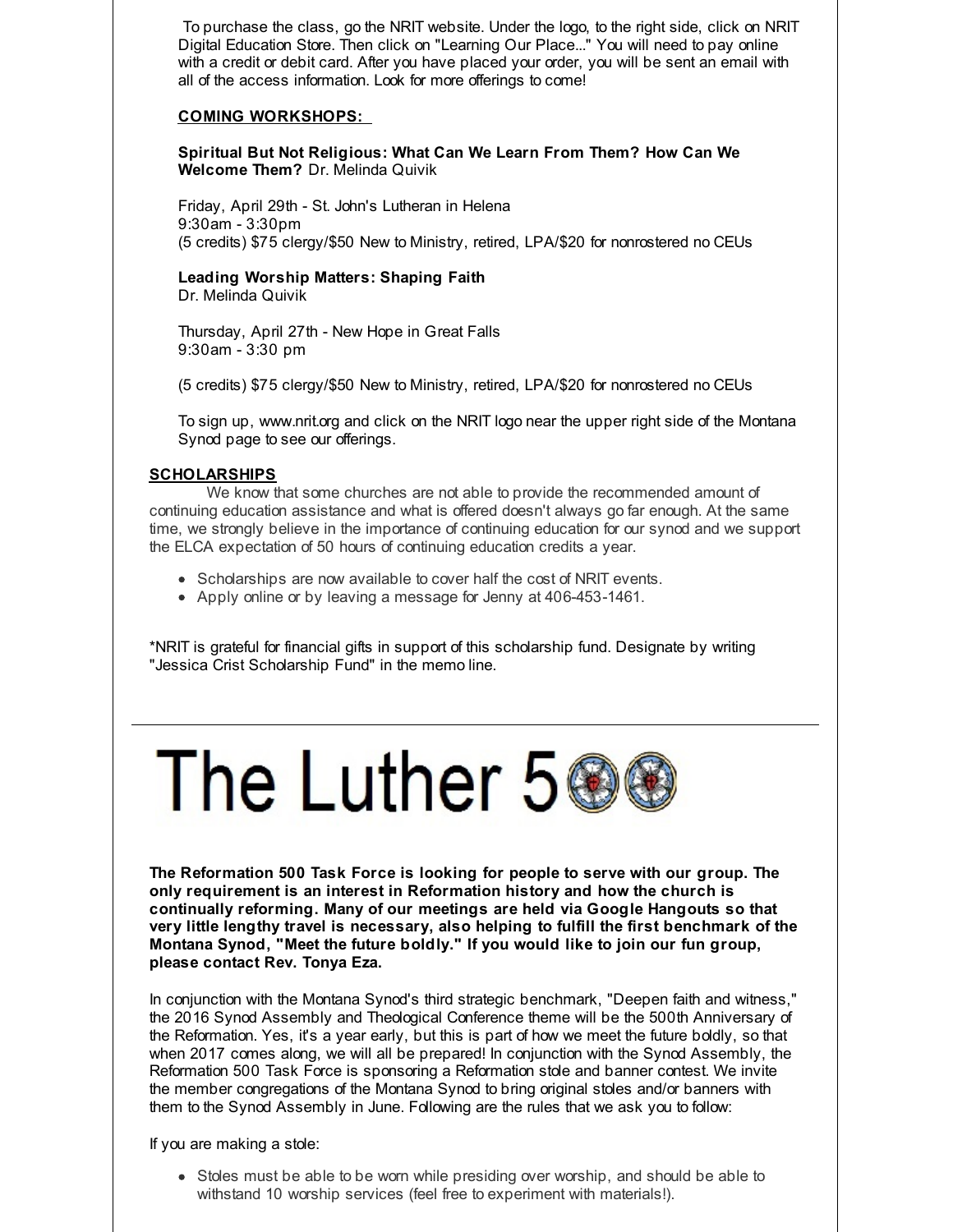Stoles should be between 3" and 6" wide at the shoulder, and between 48" and 54" long.

o Be sure also to consider weight of stole and range of motion for the pastor in your design.

*Stoles need to be appropriate for a liturgically red service*

o Red doesn't need to be the only color in the stole, but it should play a prominent role in the color palette of the stole.

The stole should be your own original design - it is fine to use established patterns (provided they are not copy-written) as long as they are put together in your own way.

#### **If you are submitting a banner:**

• Banners should be appropriate for display in a worship context

o The size of the banner should be able to fit comfortably within the dimensions of your sanctuary.

• Banners should be of an original design. You may use established patterns (provided they are not copy-written) as long as they are put together in your own way.

Please bring the stoles and banners with you to the Synod Assembly, and they will be displayed in a place where everyone can see. Assembly attendees will vote on their favorites.

Questions? Please contact Rev. Tonya Eza, chair of the Reformation 500 Task Force, or any of the other members of the group.

# Flathead Lutheran Bible Camp **Retreats, Events, and Updates:**

*For additional information about these great upcoming retreats and events, check out our website at [www.flbc.net](http://r20.rs6.net/tn.jsp?f=001VR0bYdoLL7NJWggj3T_L1fmUzlR0RMXqqjtX4VaZEW8de-FOEDRxXPgIyPyHG_XDzM9Rc-LDNnmmoVbvylUr4BSyN14wMG2j-vzQvJEj7iGoEz1XBnJwSx9F8GZ9g2DMvs3BRUO5oBwqf4FoXeai53JtqHdsBKIOOoFHK_P1bK7mXdKjWM148zRoBWKV3ElSjOs6fzLwdYOfNomS5je2SQa5CfXP5v9bcUizPR3D5-_uhfTMAGn6OPmSHjc8GPdt&c=&ch=)! Also, watch for our 2016 Summer Brochure around Christmas! Be sure to register early for your first choice of weeks and programs!*



#### May 27-30: Thrivent Memorial Day Family Work Retreat

Fun (and work!) for the whole family as we prepare our facilities for the summer camping season! This is a great time to introduce your children to camp and to meet our 2016 summer staff, who are eager to work, worship, and play with you! Call (406) 752-6602 to reserve your spot. This retreat is FREE in thankfulness for your assistance and funding from Thrivent **Financial** 

#### June 3-5: Women's Retreat

Calling all women! Join us for worship, great food, relaxation, yoga, spa time, and sessions with Dr. Nancy Eldredge-Hess, who will lead us in the theme, "Unsung Heroines of the Bible." CLICK HERE for more information!

#### September 2-5: Labor Day Family Camp

Family, faith, and fellowship on Flathead Lake as summer comes to a close. What could be better? CLICK HERE for more information!

Rev. Nathan Clements, Associate Director Flathead Lutheran Bible Camp 603 S Main St Kalispell, MT 59901 (406) 890-5104 (cell)